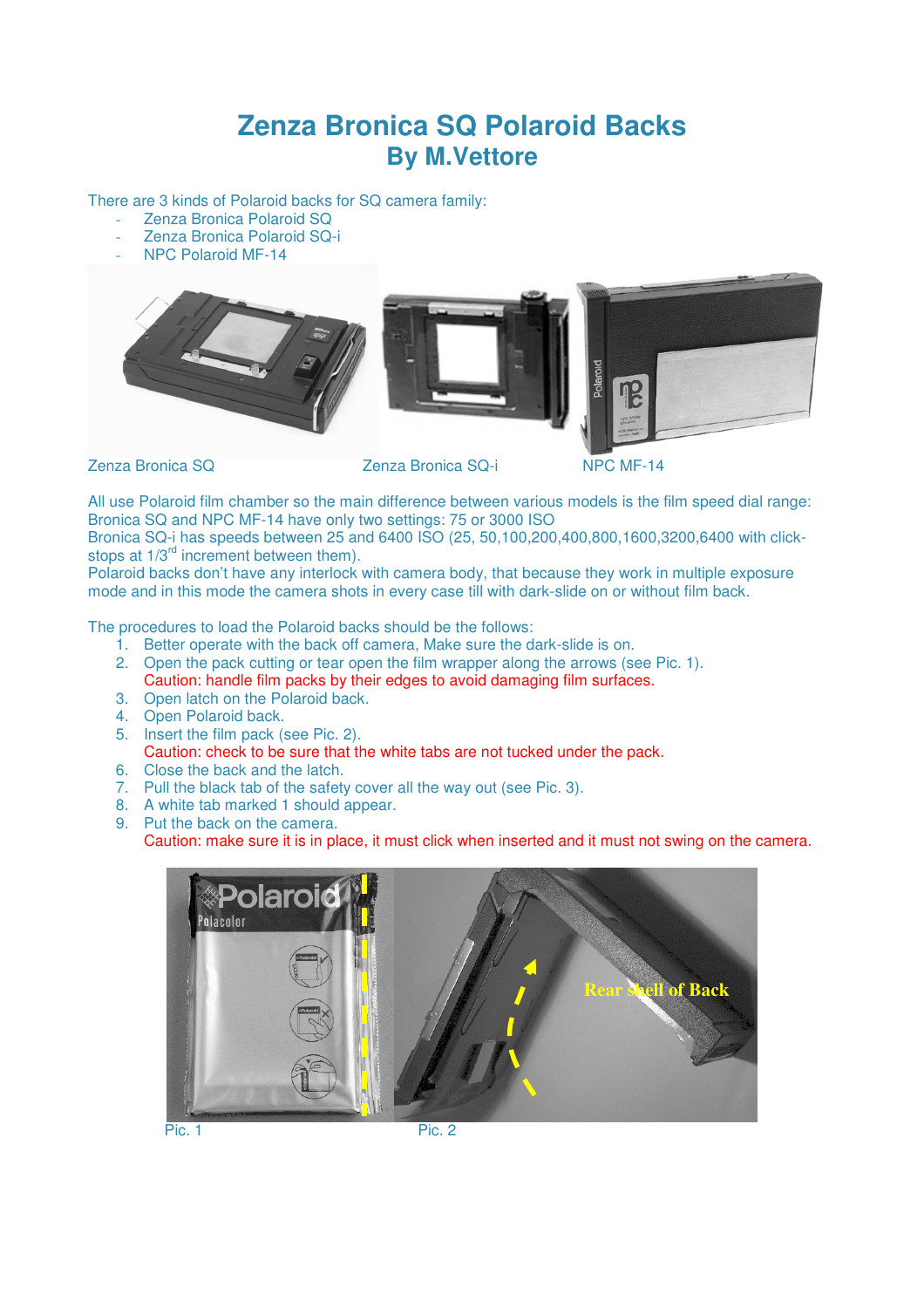

Pic. 3

To take pictures proceed as follows:

- 1. Pull out the dark-slide.
- 2. Set the multiple exposure lever in forward position, a black tab with a round cut-out will appear in the right front area of the focusing screen.
- 3. If not already done crank the advance lever.
- 4. Set time, aperture, etc. Depress the shutter release button.
- 5. Pull the white tab straight from the Polaroid back (see Pic. 4 A), the film tail should appear, pull it straight out (see Pic. 4 B), the film should be pulled out parallel to the Polaroid back and at steady and moderate speed (see Pic. 5). Polaroid recommends saying the word "Polaroid" to time the speed of pulling.

Remember the development phase will start when the film is pulled out not when it is exposed so you have enough the time to operate quiet.

Caution: film should be pulled out parallel to the Polaroid back to avoid the developer spreads unevenly damaging the picture. For the same reasons the pulling speed must be steady and moderate.

- 6. A new white tab should come out.
- 7. Wait the specified development time, it depends on temperature and is indicated on the film package/wrapper. Don't shake the film, the best way to ensure a good developed image is to simply lay the picture on a flat surface immediately after it exits the camera. Shield it from the wind and avoid bending, twisting, or otherwise disturbing it during development.
- 8. After the development time, peel rapidly and smoothly negative away from print. Wait until print is dry before touch it.
- 9. Don't forget to put back the dark-slide and the multiple exposure lever before removing the back.

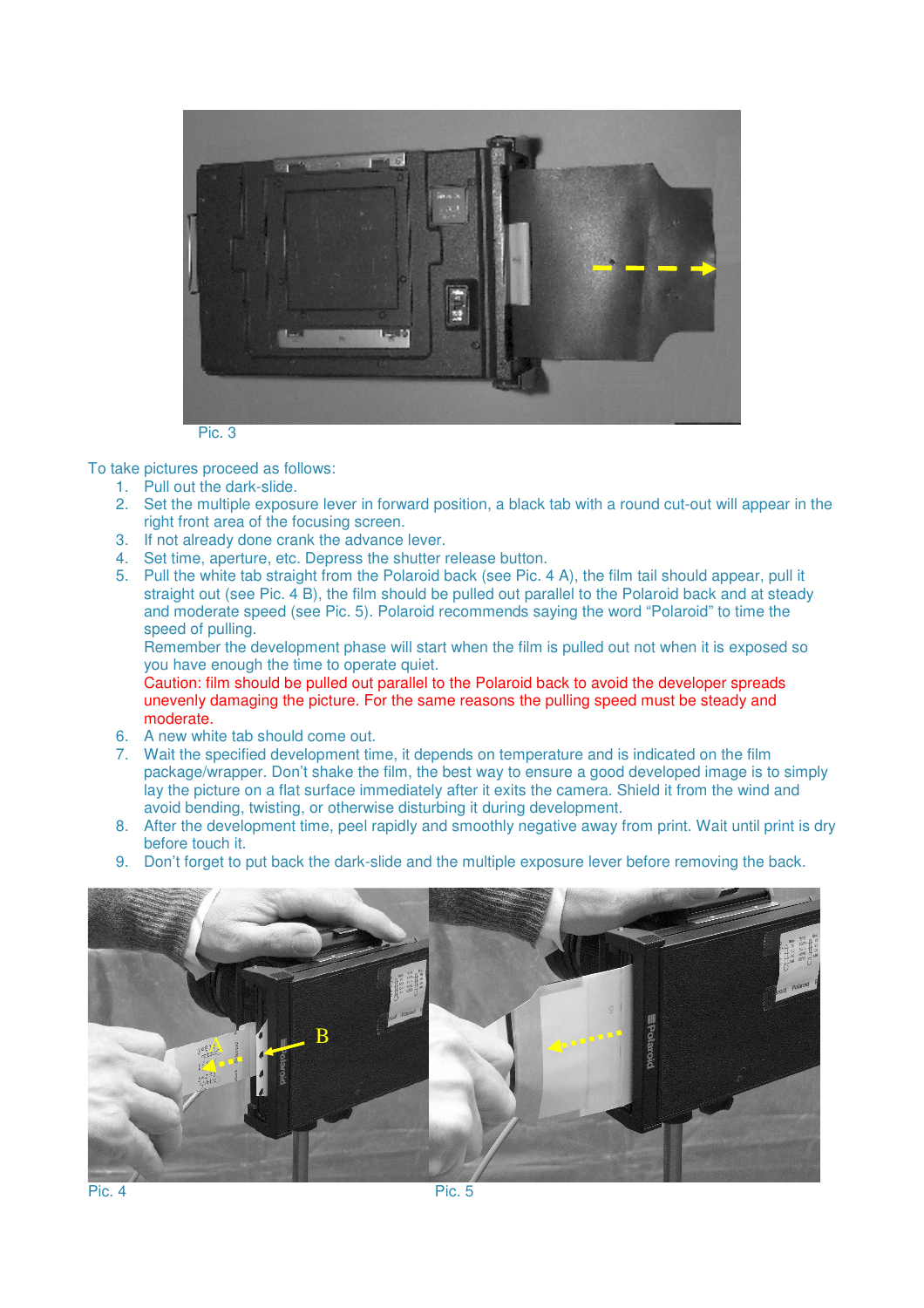Polaroid backs are very simple, the only wears out with use part is the roller assembly, a Polaroid part, which deteriorates for the reason that developer spilling out from film corrodes the rolling bushels and blocking them, furthermore some plastic parts are very fragile and easy to broken. Luckily the standard Polaroid part (ProFilm 90 Rollers – AD90 Roller Assembly) is available for few dollars at Polaroid:

http://shopus.polaroid.com/shop/public/products/details/dsp\_product\_details.cfm?product=618492



The roller assembly

The Polaroid instructions to clean the roller assembly are: Open the film loading door and locate the roller assembly.

- TIP: To save film exposures, you may want to wait until the film pack is empty before opening the film door. 1. Remove the rollers by placing your thumbs inside the silver loops on both ends of the jagged red
	- line, then lifting the assembly off of the door.
	- 2. Rinse the roller assembly under warm water. Never use chemicals or alcohol to clean the rollers!
	- 3. Wipe the rollers with a clean dry cloth. Spin the rollers frequently to ensure that both roller surfaces are cleaned.
	- 4. Check the film exit door. Clean off any dried developer and remove any debris.
	- 5. Replace the rollers by lining up the assembly with the jagged red line and snapping it back into place.

Instructions could be find at:

http://www.polaroid.com/global/movie.jsp?PRODUCT%3C%3Eprd\_id=845524441761893&FOL DER%3C%3Efolder\_id=282574488338441&bmUID=1175077375601&bmLocale=en\_US A very good booklet full of information on use and care of instant films and Polaroid backs is available at Polaroid:

http://www.polaroid.com/service/userguides/photographic/packfilms\_guide.pdf

When the Polaroid back is in place it could interfere with the tripod head, to avoid it Zenza Bronica (and other producers) has developed a tripod adapter (ETR/SQ/GS1 Tripod adapter for Polaroid film back). It raises the large film back above the tripod head face.